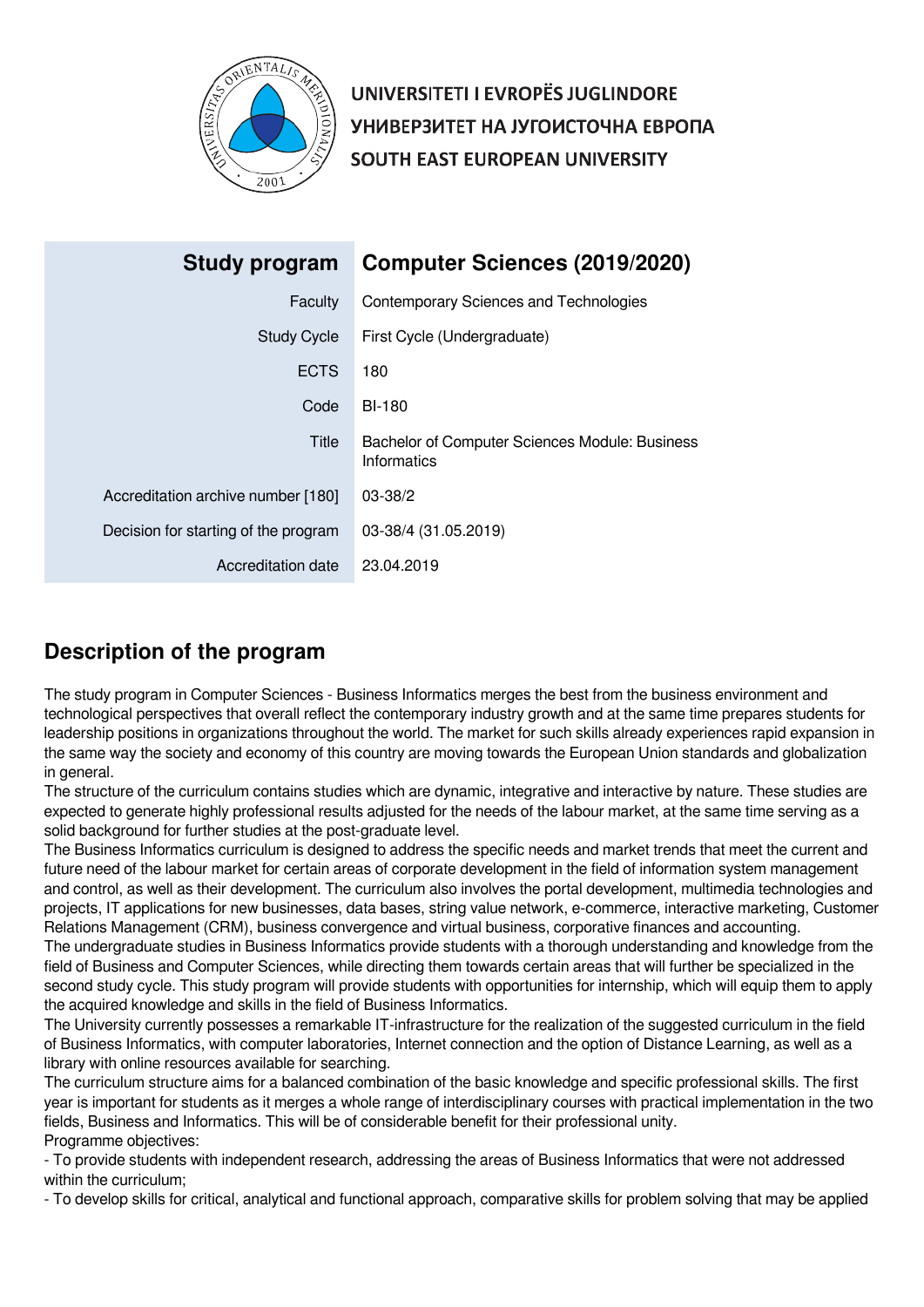in the fields of Business Informatics;

- To provide an opportunity for development of personal skills, communication, research and other important skills necessary for employment.

- To offer an opportunity for the introduction and acquisition of first working experiences in a real working environment from the field of studies through practical work and internship;

- To emphasize multilingual instruction and promote multiethnic and cross-cultural dialog;

- To acquire knowledge and skills from the basic disciplines of Business Informatics: Programming, Databases, Computer Networks, Advanced Web Technologies, Corporate Finances, Management, Marketing and their implementation in related fields.

# **Career**

The graduates will find employment in the fields of system development, software project management, ultimate users of IT support, programming, and as business system analysts, system analysts. For this reason, the individuals who have not only the ability to design technical, computer-based solutions, but also have the ability to notice the possibilities of IT from a business perspective, will be sought for employment by every organization. Students will be equipped with the following skills.

- To manage information function in middle-size and big organizations

- To analyze, plan and develop IT solutions which support the market needs.

- To plan the required business analysis and business risk estimates.

- To develop skillfulness, to contribute in the decision making, design and implementation of the changes in the business process.

# **Learning outcomes**

# **Knowledge and understanding**

- Have demonstrated knowledge and understanding of business and informatics fields (economy, management, marketing, finances and, respectively, programming, databases, computer and information systems, networking and data engineering) extending the one typically associated with first cycle degree.

- Able to develop and apply original and creative ideas within the environment which requires knowledge in overlapping and cross-linked areas of business and informatics.

- Able to deploy interdisciplinary knowledge and demonstrate specialist competence in the field of business informatics.

# **Applying knowledge and understanding**

- Able to critically, independently and creatively solve problems in new, unseen or unfamiliar environments within the multidisciplinary context of real business or organizational environment.

- To plan, perform and evaluate independent research in the domains of the business implementing correspondent computing tools, environments and technologies.

- Creativity and originality in interpretation of knowledge of business processes and with appropriate usage of computing tools and environments based on well defined techniques of research and enquiry.

# **Making judgement**

- Ability to creatively integrate and synthesize knowledge across several areas related to business processes and using appropriate computing tools and techniques.

- Ability to deal with complex issues related to business processes, to address appropriate specialized instances both in business and informatics domains, make sound judgments in situations which lack complete information or data, and based on personal, social and ethical responsibilities linked to the application of their knowledge and understanding.

# **Communication skills**

- Able to clearly and unambiguously communicate conclusions, results, study outcomes and knowledge to both specialist audiences from the business and informatics fields along with the ability to appropriate the style and form of expression to non-specialist audience.

- Have competency for critically independent and creatively argued research, to evaluate methodologies and develop critiques and, where appropriate, to propose and defend new hypotheses.

- Demonstrate an ability to initiate, lead and take responsibility for the work of individuals and groups in cases where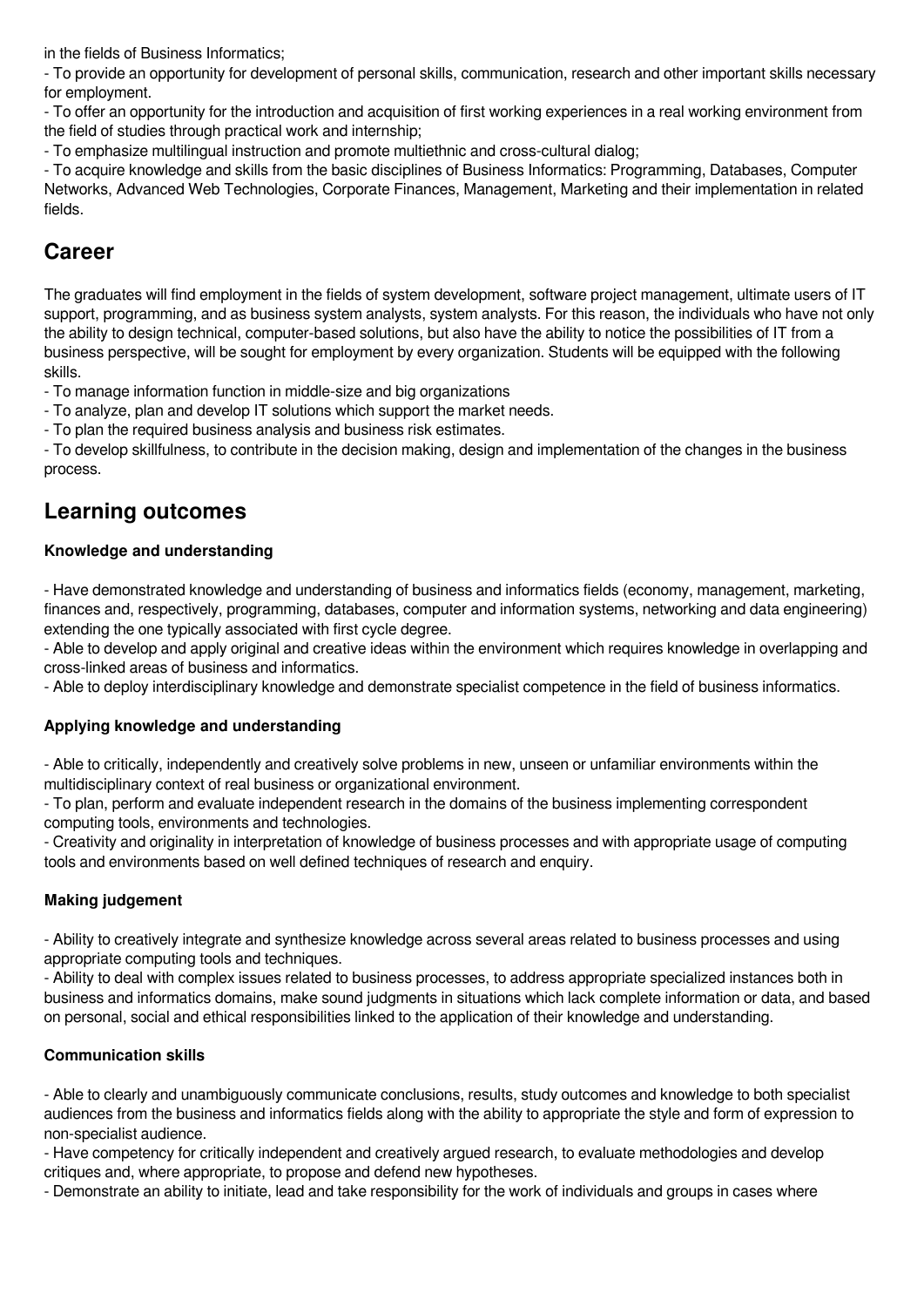business and informatics competences are crucial.

# **Learning skills**

- Able to identify personal needs and directions for individual and autonomous study, and to perform it in self-directed and autonomous manner of common business and informatics areas.

- Able to take responsibility for continuous individual learning in specialized business and informatics fields within the networked economy.

# **List of courses**

# **Semester 1**

- [CCS-203] [6.0 ECTS] **Programming**
- [CCS-101] [6.0 ECTS] **Introduction to Computer Sciences**
- [CBI-103] [6.0 ECTS] **Introduction to Economics**
- [ACS-103] [6.0 ECTS] **Linear Algebra**
- [3.0 ECTS] **Albanian/Macedonian Language**
- [3.0 ECTS] **English Language**

# **Semester 2**

- [CCS-102] [6.0 ECTS] **Internet Technologies**
- [CCS-303] [6.0 ECTS] **Object Oriented Programming**
- [ACS-204] [6.0 ECTS] **Calculus**
- [3.0 ECTS] **Albanian/Macedonian Language**
- [3.0 ECTS] **English Language**
- [6.0 ECTS] **Elective course (Language, Skills or Culture)**

# **Semester 3**

- [CBI-201] [6.0 ECTS] **Management Principles**
- [CCS-301] [6.0 ECTS] **Algorithms and Data Structures**
- [CBI-203] [6.0 ECTS] **Discrete Structures**
- [CBE-102] [6.0 ECTS] **Principles of Marketing**
- [6.0 ECTS] **English for Specific Purposes**

# **Semester 4**

- [CBE-201] [6.0 ECTS] **Principles of Accounting**
- [CCS-403] [6.0 ECTS] **Databases**
- [CCS-402] [6.0 ECTS] **Applied Probability and Statistics**
- [CBI-403] [6.0 ECTS] **Information Systems Fundamentals**
- [6.0 ECTS] **Elective course (Language, Skills or Culture)**

# **Semester 5**

- [CCS-502] [6.0 ECTS] **Software Engineering**
- [CCS-501] [6.0 ECTS] **Web Programming**
- [BE-501] [6.0 ECTS] **Corporate Finance**
- [6.0 ECTS] **Elective course (Professional)**
- [6.0 ECTS] **Elective course (Professional)**

# **Semester 6**

- [CBI-605] [6.0 ECTS] **Business Intelligence**
- [ECS4060] [6.0 ECTS] **Human Computer Interaction**
- [CBI-603] [6.0 ECTS] **Business Information Systems**
- [6.0 ECTS] **Elective course (Professional)**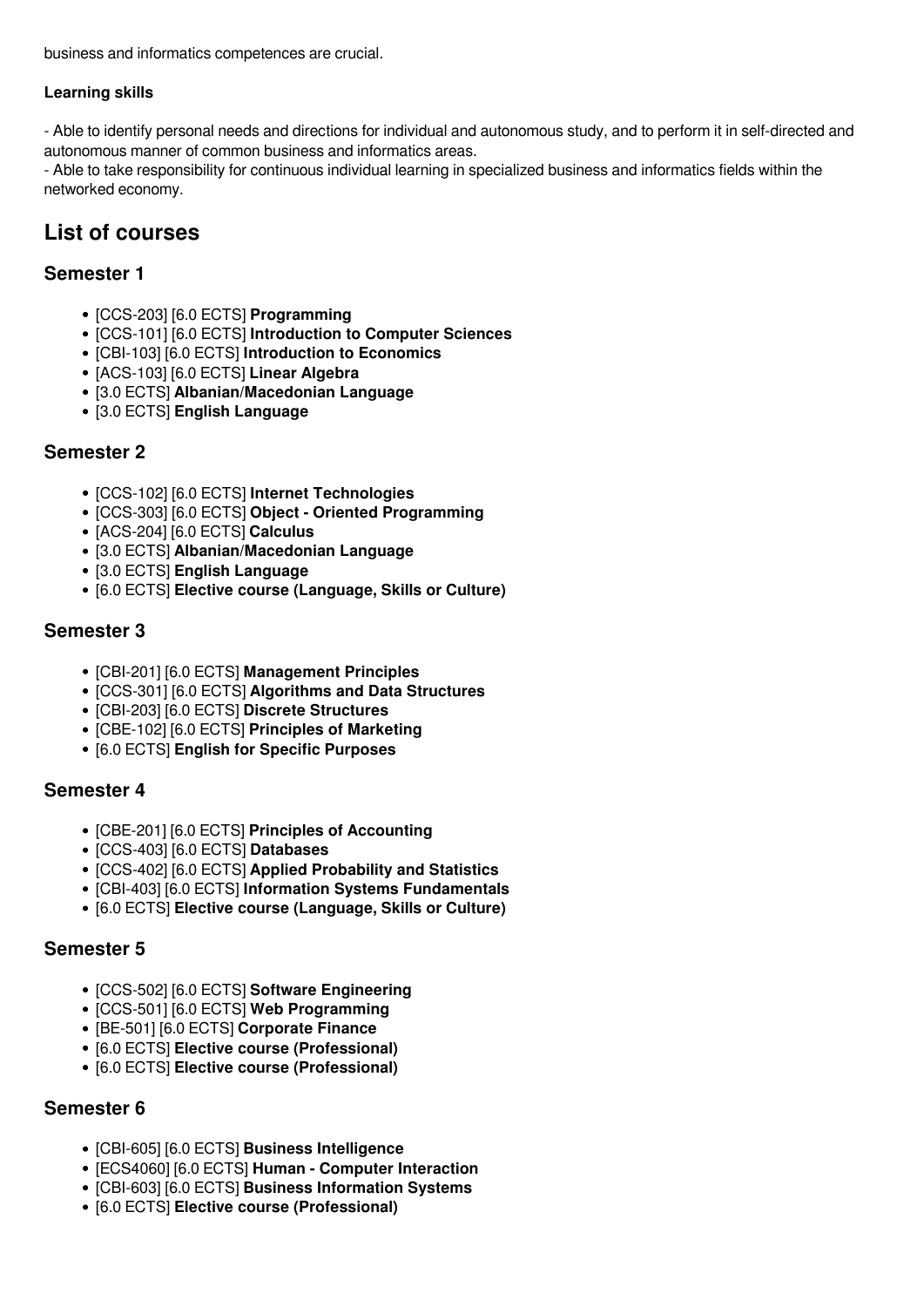[6.0 ECTS] **Elective course (Professional)**

# **Description of courses**

# **Core courses**

# **Programming**

The course offers an introduction to programming and covers concepts such as basic data types, arithmetic, operators, input-output commands, conditional structures, loop structures, functions, recursion, algorithms dealing with arrays and matrices, search and sorting algorithms, pointers and pointer operations, declaration of custom data structures.

# **Introduction to Computer Sciences**

This course presents a wide, integrated introduction to fundamental concepts of computer sciences. The following subjects are covered: history of computing; digital logic and digital systems; introduction to computer architectures, basic algorithmic, problem solving and data structures; introduction to programming languages, operating systems, databases, networks, web and software engineering; application types, including specific software descriptions (word processors, database, browsers, etc. ); traditional and multimedia data processing.

## **Introduction to Economics**

The course is designed to familiarize students with the external and internal environment of the enterprise. However, attention will be given to the financial, marketing function and organizational function of the enterprise. In addition, it recognizes the impact of enterprise on the community in which operates.

# **Linear Algebra**

This course is designed to train students with the concepts and methods that form the basis of the linear algebra. Linear algebra actually occurs everywhere. Concepts of the subject are used continuously anywhere without being named as such. Integral is linear, the derivative is linear and so on. Most applications of mathematics in the "real" world come to expression only by taking their linear part. This is very important knowledge that will always be important for students in this direction. After completing this course students will be able to use and apply linear equalities and their resolution. Algebra for matrices. Linear transformations and how they are used for the application. Vector spaces. Inherent values and vectors of the real matrix. Determinants and orthogonality. The important goal is to link linear algebra with other areas with or without the use of mathematics.

## **Internet Technologies**

The main objective of the course is to give students a practical knowledge of basic mechanisms, services and protocols of the global network - Internet. The course provides mastering of the overall architecture of an effective, scalable and secured web page. The students will acquire deep technical knowledge of XML, XHTML (lists, tables, figures, multimedia and forms), CSS (formatting, styles and layouts), and JavaScript (variables, conditions, loops and functions).

## **Object - Oriented Programming**

The course objective is to introduce the student to the basic concepts of object-oriented programming through the C++ programming language. For that purpose the concepts of objects and classes are introduced. Students will be introduced to class inheritance, hierarchy and polymorphism. The student will be capable, upon the completion of the course, to understand the principles of object-oriented programming and capable for programme writing by using the C ++ programming language.

## **Calculus**

Through this subject students learn about and fully master the concepts: function (as a separate mapping), ways of setting a function, and continuity of essential functions. Also will be able to find the limit of a function (limes), derivatives, solving problems for the determination of the monotonicity and finding the maximum and minimum value of real functions. This is done in order to finally be able to plot graph of a function from which you can also read all the properties and characteristics of functions. It also aims to familiarize students with the notion of integral and it will be applied to various practical problems.

# **Management Principles**

The purpose of this course is to familiarize students with the basics of management, its genesis, definition and basic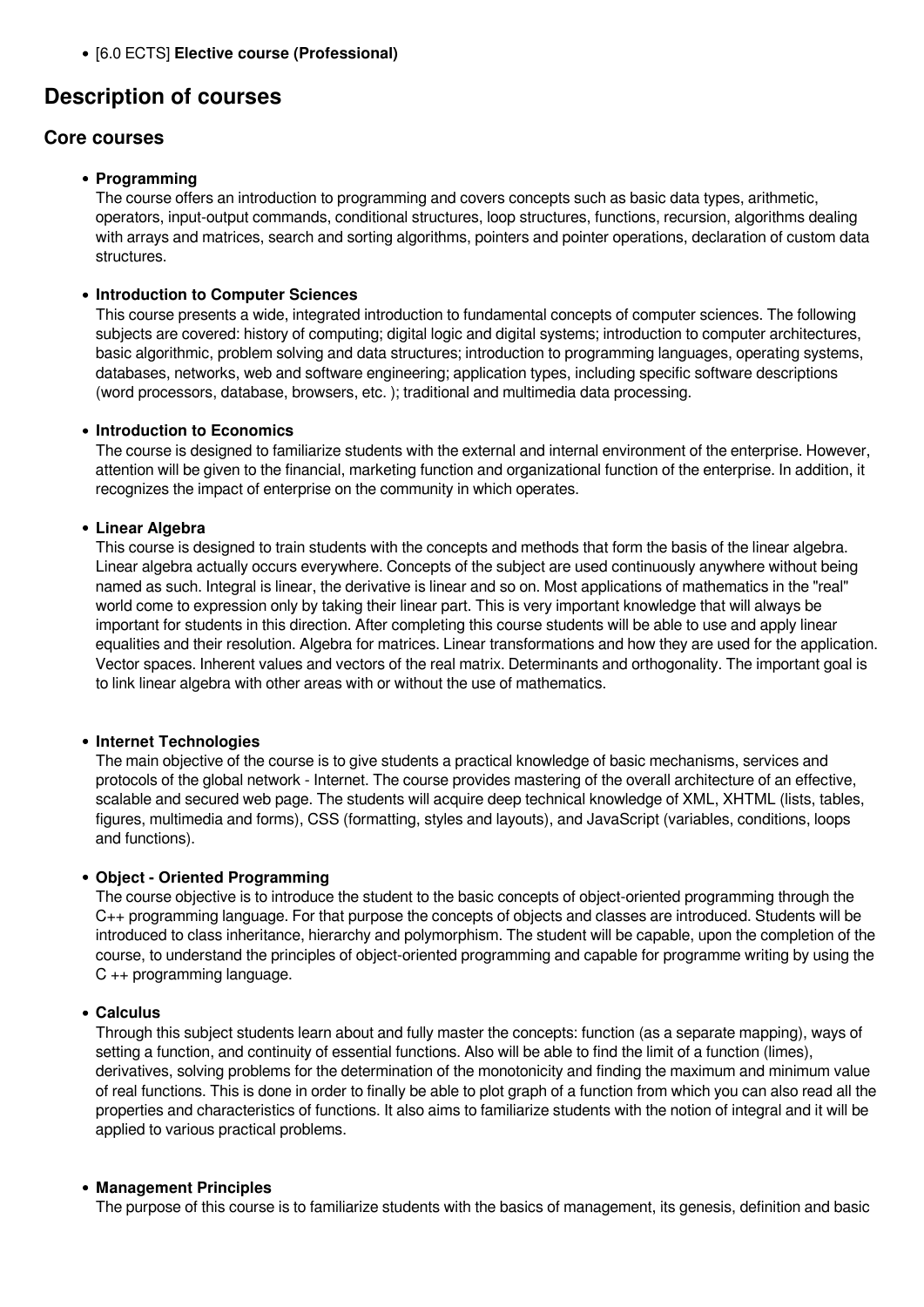principles which should be based on the work of any future manager. This course also aims to acquaint students with knowledge of the basic functions of management as planning, organizing, coordinating, motivating and controlling. Mastery of this subject will provide students with the ability: - To learn the basics of management and to enable them to give concrete examples. - To be able to see the mastery of this subject as the need and acquiring knowledge to be in the context of practical application of learning. To think of an effective way this will help them to face with business problems in their future life.

# **Algorithms and Data Structures**

Through this course, students will learn about fundamental concepts and principles of algorithm analysis and design, and in using different data structures. It reviews different algorithms for solving the same problem. It reviews in details the time and space complexity of algorithms and establishing criteria for finding the best algorithm. It studies the design of different, well-known data structures (linear and nonlinear) and considers the possibility of creating new data structures, as well as their concrete application. The final part of the course represents an introduction to graphs and reviewing of basic models for graph-algorithms. Students become familiar with different abstract data types and algorithms, which allow further direct involvement in analyzing, designing and application of specific software projects.

# **Discrete Structures**

The objective of this module is to provide students with mathematical knowledge that have direct application in the Business Informatics field. Some of the concepts provided in this course are already familiar to the students, but the objective here is even greater, to formalize these concepts to an even higher level that will allow them to enrich their range of ideas and apply them while solving various practical problems.

# **Principles of Marketing**

The purpose of this course for students is to acquire knowledge of basic concepts that are embedded in the marketing functions of modern organizations. The focus is on concepts and issues associated with marketing products and services to consumers. Specifically, the goal is for students to learn about the marketing environment by analyzing the market and implementing successful marketing strategies in this environment. Students will also be able to apply scientific concepts to design a complete marketing plan for their product. This course enables students to be familiar with various activities in the field of marketing, which contributes company to be competitive and successful in the market.

## **Principles of Accounting**

The purpose of the course is to help students understand the essence of accounting, to learn the basics of accounting concepts and principles of accounting. Specifically, students will gain knowledge and understanding of financial statements, their components, the basic rules of recording of accounting data, and the utilization of accounting documents.

## **Databases**

The course is an introduction to the database concepts and systems. After completing this subject, students will be able to use models and concepts while designing databases. They will be able to use and design simple specific databases, based in the relational database model, use MS SQL Server system for managing databases (DBMS), SQL language and implementation of queries.

## **Applied Probability and Statistics**

The course objective is to provide students with the required knowledge of probabilities and statistics that have direct application in computer sciences. The goal is to learn about the processing of statistical data, their rules and presentation, and the laws for appropriate conclusions based on processed data. Furthermore, the students will learn about basic principles of probability and their application in different areas of everyday life, especially in the field of computer science.

## **Information Systems Fundamentals**

Course objectives: - To learn the basic concepts and terminology of information systems: Hardware, Software, Networks; Е-World: e-business and e-commerce; Development Processes. - To learn more about information systems and technologies that are improving business values and various business processes in organizations. - To implement e-concepts with various managerial disciplines in the process of analysis, interpretation, evaluation, and decision making. - To understand the process of organizations redesigning using information systems. - To describe the role of information systems in decision making. - To examine data security, as well as ethical and social issues. - To get introduced with Internet, e-commerce and e-business. - To enable students to work on projects, either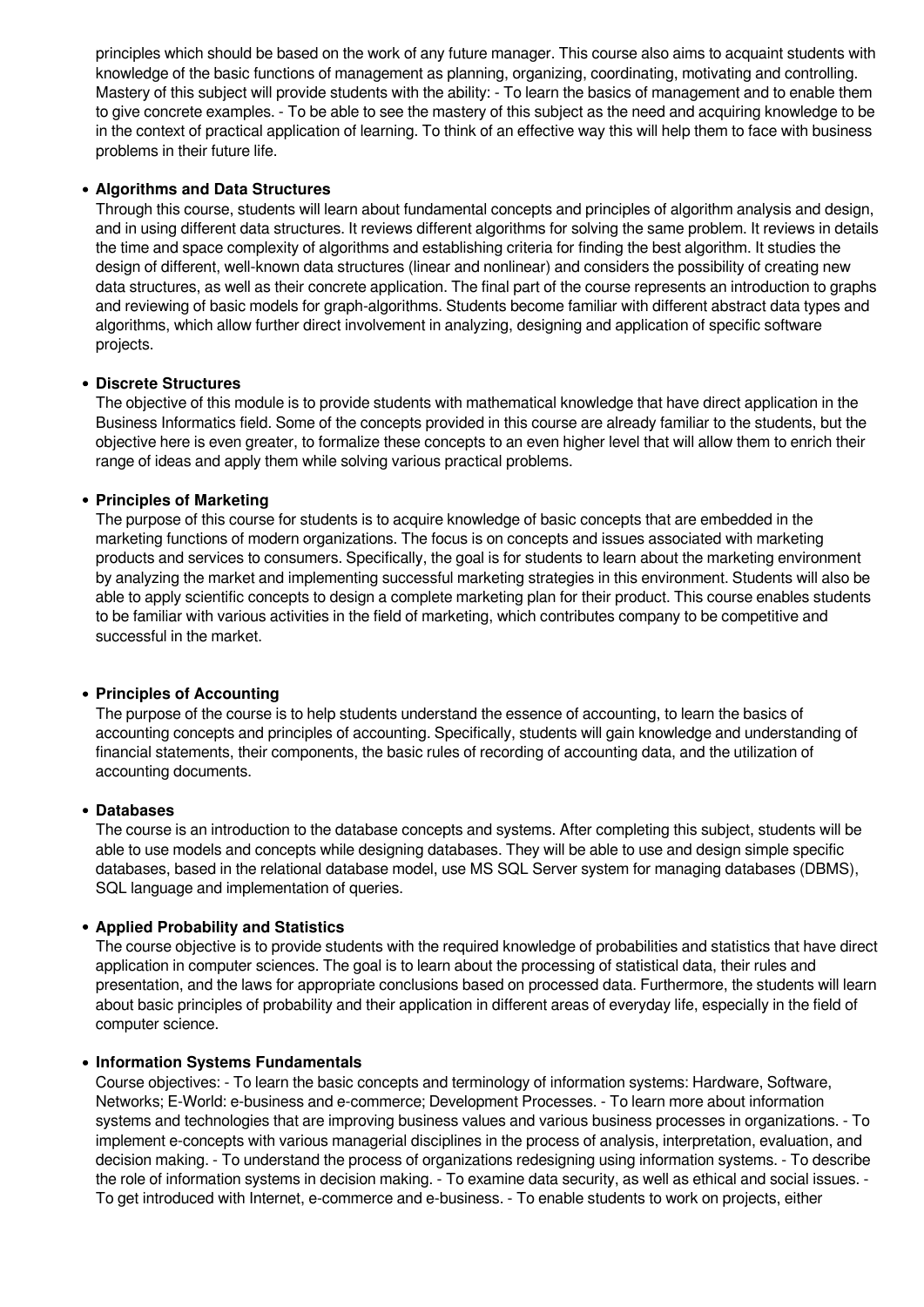individually or as part of a group, which can be: case studies, scientific research projects, development projects or practical work.

#### **Software Engineering**

The course objective is to provide students with in depth, critical and systematic understanding of principles and techniques of software specification, analysis and design, programming, testing and evaluation, maintenance and management with projecting effective software applications. Students will capture clear understanding of tools and methodology for developing software solutions.

#### **Web Programming**

This course covers the design and development of web applications, covering both server-side and client-side programming. The course also deals with the design of databases for the web, web programming languages, data integration in web applications.

#### **Corporate Finance**

The aim of the course is transferring knowledge and skills of students in the area of financial management, as well as training students with contemporary theoretical knowledge and experience in the analysis of fundamental concepts of corporate finance, financial and real investment projects and their evaluation money through the time dimension. The aim of the course continues with training students how to use adequate sources of financing, efficient capital management and determination of proper structure, determining appropriate policy allocation of profits dividend policy and finalize the financial planning and forecasting, etc. Achieving the intended goals of the subject, students create new opportunities for competitive access to the labor market or effectively manage their own real businesses.

#### **Business Intelligence**

Aims of the course: To prepare the students with facing contemporary challenges in regard to designing, implementation and management of business intelligence solutions (BI). Students will learn about the basic tools and methods of developing BI systems, data gathering, analysis, data mining, data visualization and their application in business environments. Furthermore, students will learn how to manage BI projects, data warehouses, ETL processes, prediction systems and development of BI applications.

#### **Human - Computer Interaction**

This course aims to enable students with knowledge of the theory and practice in software development related to the communication between humans and computers, with the goal of creating usable application interfaces. The course deals with the psycho-motor aspects that influence the way people communicate with machines. Through concrete examples of user interfaces, students should understand the principles and be able to apply them while designing their applications.

#### **Business Information Systems**

Course objectives: - Students will gain knowledge in understanding the ERP (Enterprise Resource Planning) systems, the options of ERP software, as well as integration of processes and transactions in the ERP system. - To enable students to understand the challenges associated with successful implementation of Supply Chain Management systems. - To enable students to understand the challenges associated with successful implementation of Customer Relationship Management systems. - To develop analytical and organizational skills of the students through the use of business case studies and team work.

# **Elective courses**

## **Macedonian Language for Beginners 1**

The programme Macedonian Language for beginners 1: reading, writing, listening and speaking. Through special exercises and lectures introduction to basic communication in Macedonian language is provided, i.e. introducing, greeting, presentation, enriching vocabulary and write and understand short texts. When we created this program we took into the consideration that students can apply the acquired knowledge further. The material is processed under the principle of combined lectures and exercises, and continuous tasks through which students are actively involved during class and participate with their questions and suggestions.

## **Macedonian Language for Beginners 2**

The programme Macedonian Language for Beginners 2 includes: reading, writing, listening and speaking activities.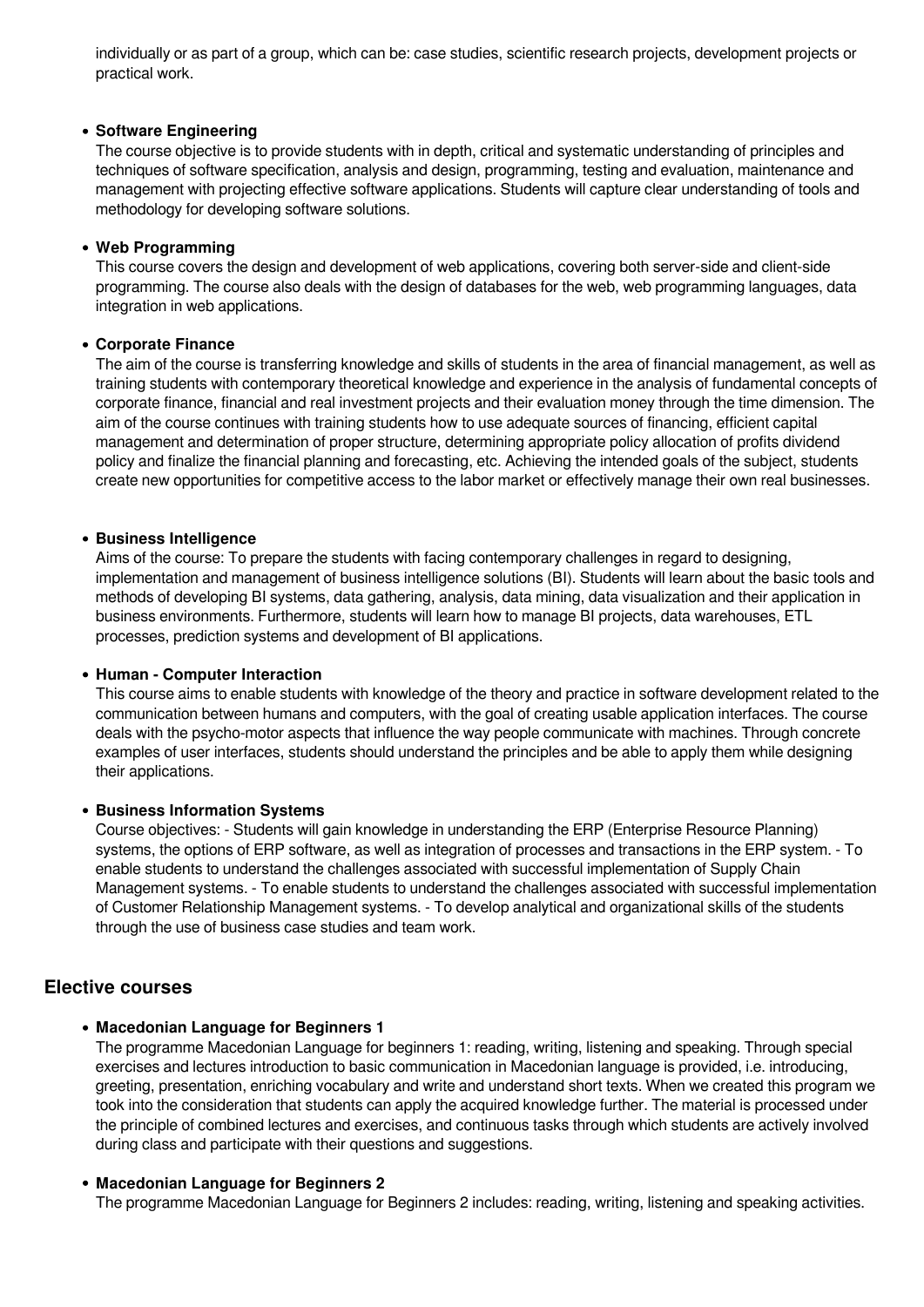In this course the following issues are covered: daily routines, planning activities for the next period, description of persons, places and objects. When we created this program we took into the consideration that students can apply the acquired knowledge further.

## **Macedonian Language Intermediate Level 1**

The curriculum for Macedonian Language intermediate level 1 includes: reading, writing, listening and speaking through which the students: will enrich the vocabulary through appropriate texts for daily activities (in a bank, in a library, in a ministry, etc.) and will improve the skills for professional writing and speaking that are necessary for clear and effective communication in their further professional career. A special, continuous emphasis on the overall activity is placed on the linguistic elements, that is, on the spelling and grammar of the Macedonian standard language. Experts as one of the key elements for good written expression state the correct use of language.

#### **Macedonian Language Intermediate Level 2**

The curriculum for Macedonian Language intermediate level 2 includes: reading, writing, listening and speaking. Special emphasis is placed on the development of students' communication skills, or the use of language in daily activities and professional context, enriching the vocabulary and acquiring knowledge about the structure and types of professional texts. Different communication styles will be covered, with the goal being for students to establish good communication with the audience through their texts and to attract and retain their attention.

#### **Macedonian Language for Professional Purposes 1**

Upon completion of the course Macedonian for Professional Purposes 1, students are expected to broaden and strengthen their abilities for more advanced written and oral expression in Macedonian in the context of the different professional settings. Students are expected to be able to read, write and comprehend various professional texts in Macedonian. They are also expected to acquire knowledge and skills about the general terminology from the field of law, business and economy, administration, computer sciences, language and communication and to be able to use that terminology in the framework of their future professions. Besides accomplishing these professional aims, students are expected to become more autonomous language learners and be able to think critically about different topics in a multilingual and multicultural environment.

#### **Macedonian Language for Professional Purposes 2**

Upon completion of the course, Macedonian for professional purposes 2, students are expected to reconfirm and expand further their abilities for advanced written and oral expression in Macedonian, in the context of their future professions. They should be able to read, write and comprehend different kinds of professional texts in Macedonian, to analyse and discuss those texts, as well as to create their own documents, including professional biography in Macedonian (CV). They should also expand the knowledge of specific terminology from the field of law, business and economy, administration, computer sciences, language and communication and be able to use that terminology in simulation of authentic situations from the professional environment, in debates and exchange of opinion regarding different aspects of these professions.

#### **Albanian Language for Beginners 1**

Albanian Language course for beginners 1, 2 is prepared with the purpose to enable the students, who do not have basic knowledge of the Albanian language, to get to know the characteristics of this language, to gain knowledge of the linguistic structure of the Albanian language, and to extend and apply their knowledge in everyday situations. Correspondingly, they will gain knowledge on the structure of the Albanian language, will overcome a modest set of various lexical and grammatical categories which will enable simple conversations.

#### **Albanian Language for Beginners 2**

Albanian Language course for beginners 1, 2 is prepared with the purpose to enable the students, who do not have basic knowledge of the Albanian language, to get to know the characteristics of this language, to gain knowledge of the linguistic structure of the Albanian language, and to extend and apply their knowledge in everyday situations. Correspondingly, they will gain knowledge on the structure of the Albanian language, will overcome a modest set of various lexical and grammatical categories which will enable simple conversations.

#### **Elementary English**

By the end of this course students are expected to be at A1 level of the Common European Framework (CEF) and should be able to understand and use familiar expressions and very basic phrases aimed at the satisfaction of needs of a concrete type; ask and answer questions about personal identification and personal relations; students should be able to introduce themselves and others by using pronouns and possessives, use greetings, name things in the classroom, distinguish between singular and plural. Students should be able to describe a typical day, recognize and use simple constructions in order to describe their daily routine; talk and write about their everyday lives, leisure; ask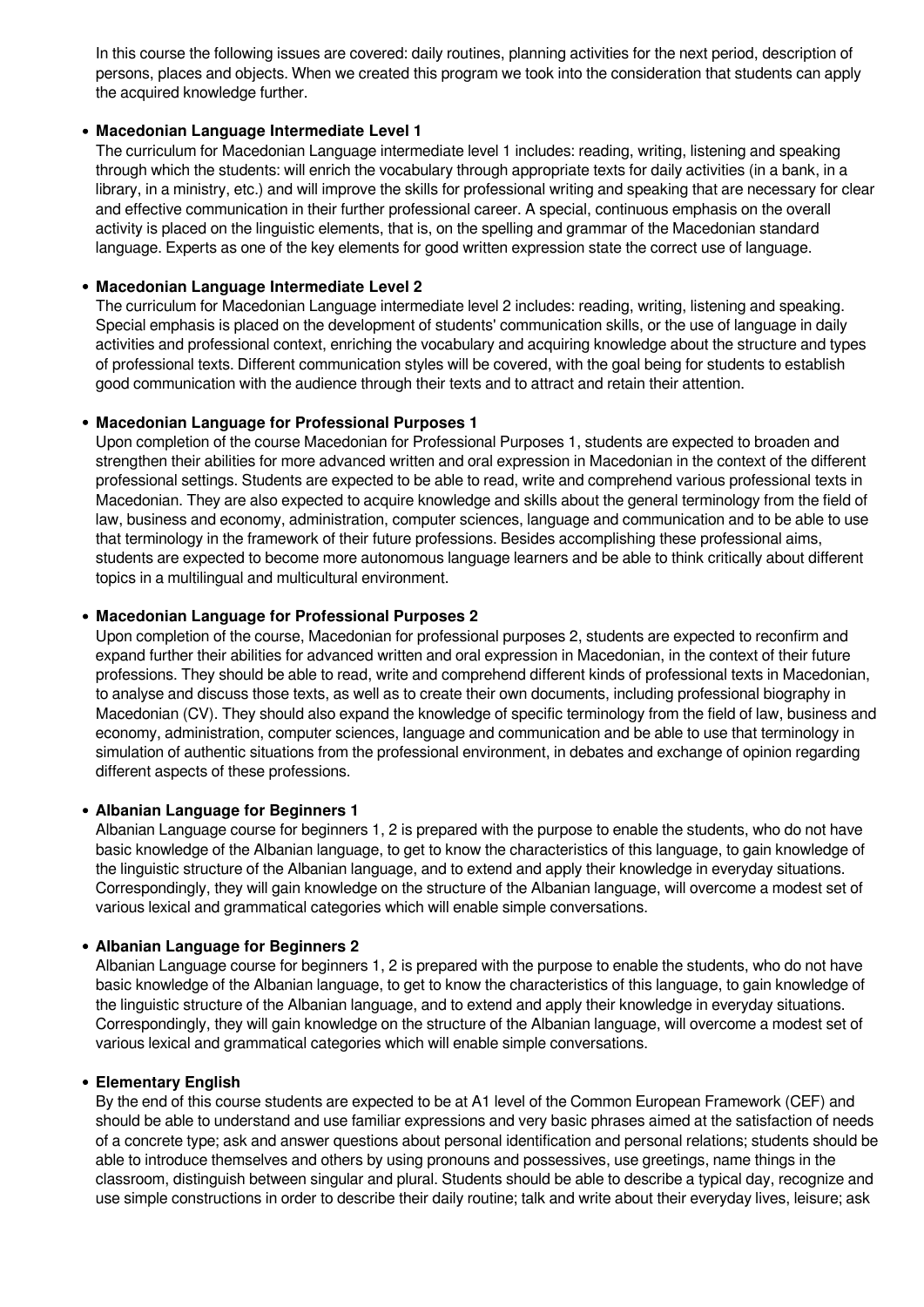and answer questions about food and drink. students should be able to give dates, use appropriately the vocabulary related to months in the year, make polite requests, describe places; choose a destination and give directions; discuss likes and dislikes.

## **Pre-Intermediate English**

By the end of this course students are expected to be at A2 level of the Common European Framework (CEF) and should be able to understand and use correctly expressions and phrases aimed at the satisfaction of needs of a concrete type; ask and answer questions about personal relations, describe different jobs, talk and ask about people's working lives, ask about and describe someone's job and make appointments. They should be able to talk about events in the past, describe places, travel and personal histories; choose a destination and give directions; to talk about everyday office activities, express obligation, talk about daily journey. They should be able to talk about things and jobs in the house, understand and give advice and express their opinions; discuss likes and dislikes.

#### **Intermediate English**

By the end of this course students are expected to be at B1 level of the Common European Framework (CEF) . They should be able to ask and answer questions about university degrees, job skills and situations; invite and respond to invitations. Students should be able to ask about or describe family relationships and marital status and they should be able to recognize and use appropriately vocabulary related to degrees and university education, art, travelling and sport.

#### **Upper-Intermediate English**

By the end of this course students are expected to be at B2 level of the Common European Framework (CEF); They are expected to be independent users of English language and to implement some of the following language functions: give advice; ask and answer questions about university degrees, job skills and situations; invite and respond to invitations, read and listen for gist, detail and comprehension.

#### **Advanced English**

Upon successful completion of the course, the students' proficiency level should be at C1 according to Common European Framework. As a result, the students should be able to deliver successfully oral presentation, participate in an online debate/ discussion forum stating their opinion and arguments and give feedback to others in a constructive manner. In addition, the students should be able to listen and read for gist and detail and write an argumentative paragraph and essay stating their opinion. They should write a problem solution paragraph and essay.They should be able to present visual information in a form of Power Point poster presentations for a given topic.

#### **German Language**

After completing this course, students will be able to gain appropriate knowledge according to the European Language Framework (specifically and concretely determined by level). In addition, students are expected to become more autonomous and more responsible language learners. By the end of the course, students will be able to think critically and make conclusions about different topics based on the texts that they have read, as well as to express their thoughts and opinions in written and spoken German.

#### **Italian Language**

The purpose of the course is for students to get acquainted with the Italian culture, the Italian civilization and the Italian language. The idea is for students to know a slightly different reality, which may help them to become aware of themselves, as well as in creating a better picture for themselves and for their future. Corresponding to the level (from A1 to B2), which students choose, or the levels that they will follow in the semesters they have at their disposal for a free elective subject, the matter progresses deeper. The first level starts from basic settings such as: orthography (spelling), pronunciation, vocabulary for managing simple, everyday language situations (personal presentation, presentation of others, orientation in space and in time, communication expressions in a bar, restaurant, supermarket, on the market), and it is reaching more complex constructions in the continuing stages, which refer to the expression of attitude, desire, need, telling past events, talking about future actions, etc. Grammar is introduced inductively (through awareness of situations (audio recordings, videos, films, various texts) and conclusions), in which the students themselves playing the key role, with their active participation in the lectures.

#### **French Language**

The purpose of this course is for students to strengthen their language skills and competencies, as well as to develop four communication competencies, particularly in the following areas: • to be able to express an opinion, • to be able to express their feelings, • to understand the essence of an expression, thought or idea, • to be able to argue and defend their opinion. • to manage different situations, • to maintain a simple and coherent speech, • to tell an event, •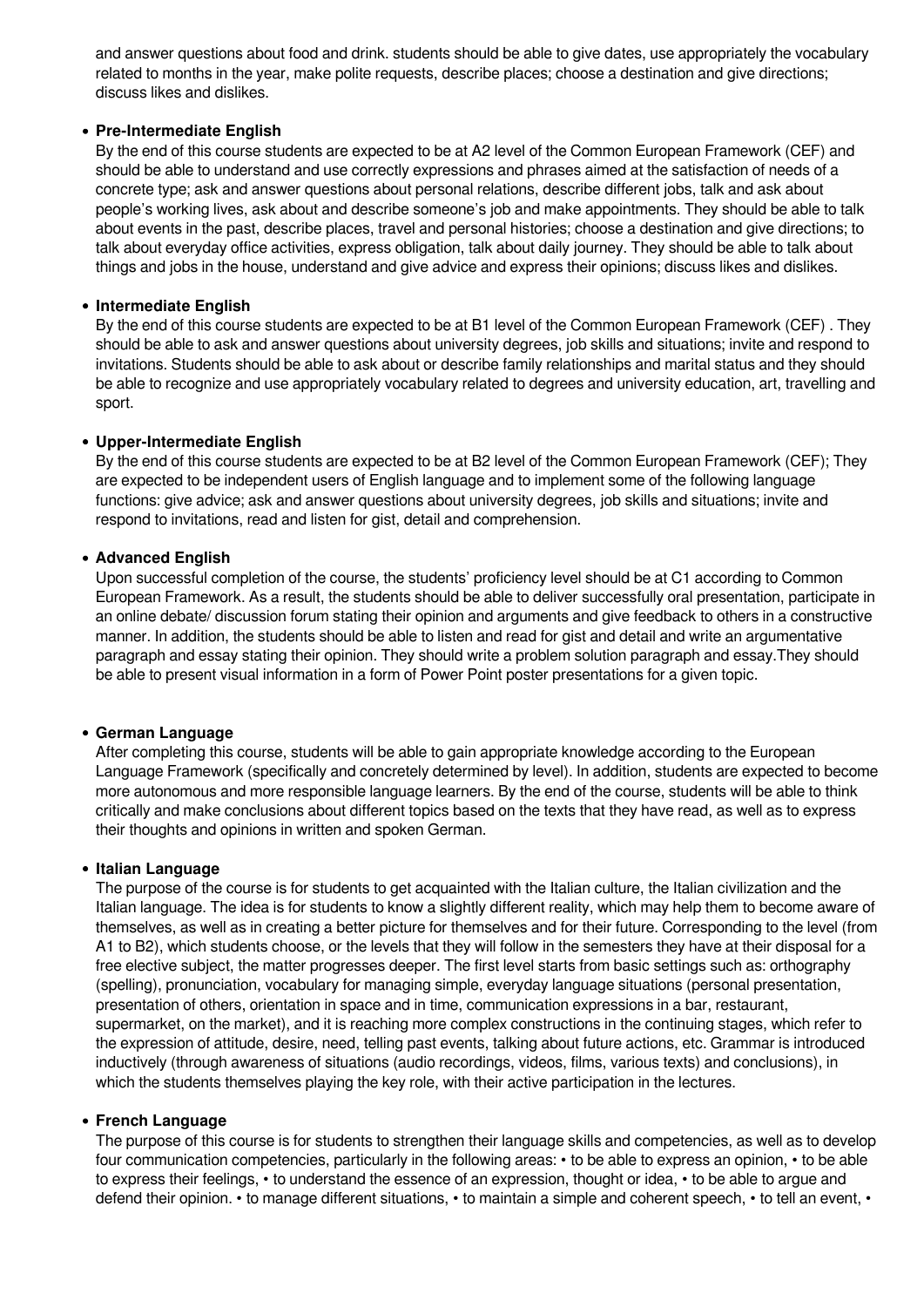to talk about a dream or experience, • to present the reasons for a project or idea, • to communicate spontaneously.

#### **Human Rights and Freedoms**

Aims of the course: The struggle for human rights begins with the historic efforts to identify them. Over the time, the corpus of rights and freedoms that are incriminated by laws or international treaties is expanding but it certainly does not prove that the same are respected in practice. Human rights at the first were considered as internal matters of states (under the principle of absolute sovereignty of states) and only in more recent times have gained the title of jus cogens norms. This course will study how to develop doctrine on human rights, types and categories of human rights and will be studied the relevant documents that regulate certain rights. The purpose of this course is: to introduce students to the concept of international law on human rights, implementation of the same, influence in the formulation of national policies; This will encourage students to critically reflect on the relationship between international law and national law; make them aware of current international events, how they affect the daily lives of people in the world; encourage students to contribute in matters of drafting laws for the protection of human rights.

#### **Assisted Reproductive Technology and Law**

Aims of the course: This course aims to emphasize the fact that in the modern society, there is no one universal, generally accepted model of family and parenting. By studying the subject 'Assisted reproductive technology and Law', students will gain knowledge about new artificial reproductive technologies that are part of the contemporary natal policy. In more detail, students will be introduced to all artificial reproductive technologies, such as artificial insemination, in vitro fertilization, surrogate motherhood, the birth of children from a woman with sperm donation, posthumous reproduction, co-parenting, 'three parent' baby technique, cryopreservation of gametes or embryos. Students will have the opportunity to be informed that there are many other opportunities offered by science but are forbidden, for example, cloning, gender selection, improvement of the physical, intellectual or other capacities (eugenics) of the future child, etc. By studying this course students are expected to develop their critical thinking by debating the complex set of moral, ethical and legal dilemmas regarding these new reproductive technologies.

#### **Intercultural Communication**

Having completed this course the students will able to identify global questions and problems from the perspectives of different cultures, the communication dynamics in the other cultures, the similarities and the differences between their values and those of other cultures, as well as the similarities and differences between their communication practices and those from other cultures. In addition, students are expected to become more aware of the stereotypes that society has for different cultures and as a result will better understand their place in the global community. The students will start thinking critically about topics related to their ethnicity, gender identity, class, religion, national origin, age and other demographic characteristics and their impact on the communication process. After finishing, the students will also gain communication skills for working in groups through participation in research projects and will acquire the necessary skills to present their research projects.

# **Web Creation**

Aim of this course is developing even a simple web page according to current standards, requires knowledge of Hypertext Markup Language (XHTML) and Cascading Style Sheets (CSS). Most of the websites also use images, whether in the form of banners, buttons, logos, photos or scans. Adobe Fireworks is built as a tool to create and manipulate images from the web and to allow the makers to optimize these images in order to reduce the file size. Firework also provides an excellent integration with Dreamweaver. This series provides a comprehensive introduction to XHTML, CSS and creating web graphics.

#### **Digital Media Design**

The aim of this course is designing and processing raster and vector graphics through the leading programs Adobe Photoshop and Illustrator, as well as designing and publishing commercial materials for print using Adobe InDesign.

#### **IT Skills Office Productivity**

This program builds skills that help students improve their classroom and careerIT productivity. The program offers a wide range of modules that include: COMPUTER ESSENTIALS - skills and concepts relating to the use of devices, file creationand management, networks and data security. ONLINE ESSENTIALS - skills and concepts relating to web browsing, effective informationsearch, online communication and e-mail. WORD PROCESSING - skills to accomplish everyday tasks associated with creating,formatting and finishing word processing documents, such as letters, CVs, and otherdocuments. SPREADSHEETS - skills to perform tasks associated with developing, formatting,modifying and using a spreadsheet, to use standard formulas and functions, and to competently create and format graphs or charts. PRESENTATION - create professional standard presentations. Perform tasks such as creating, formatting, modifying and preparing presentations using different slide layouts for display and printed distribution. USING DATABASES - use a desktop database effectively. Understand the main concepts of databases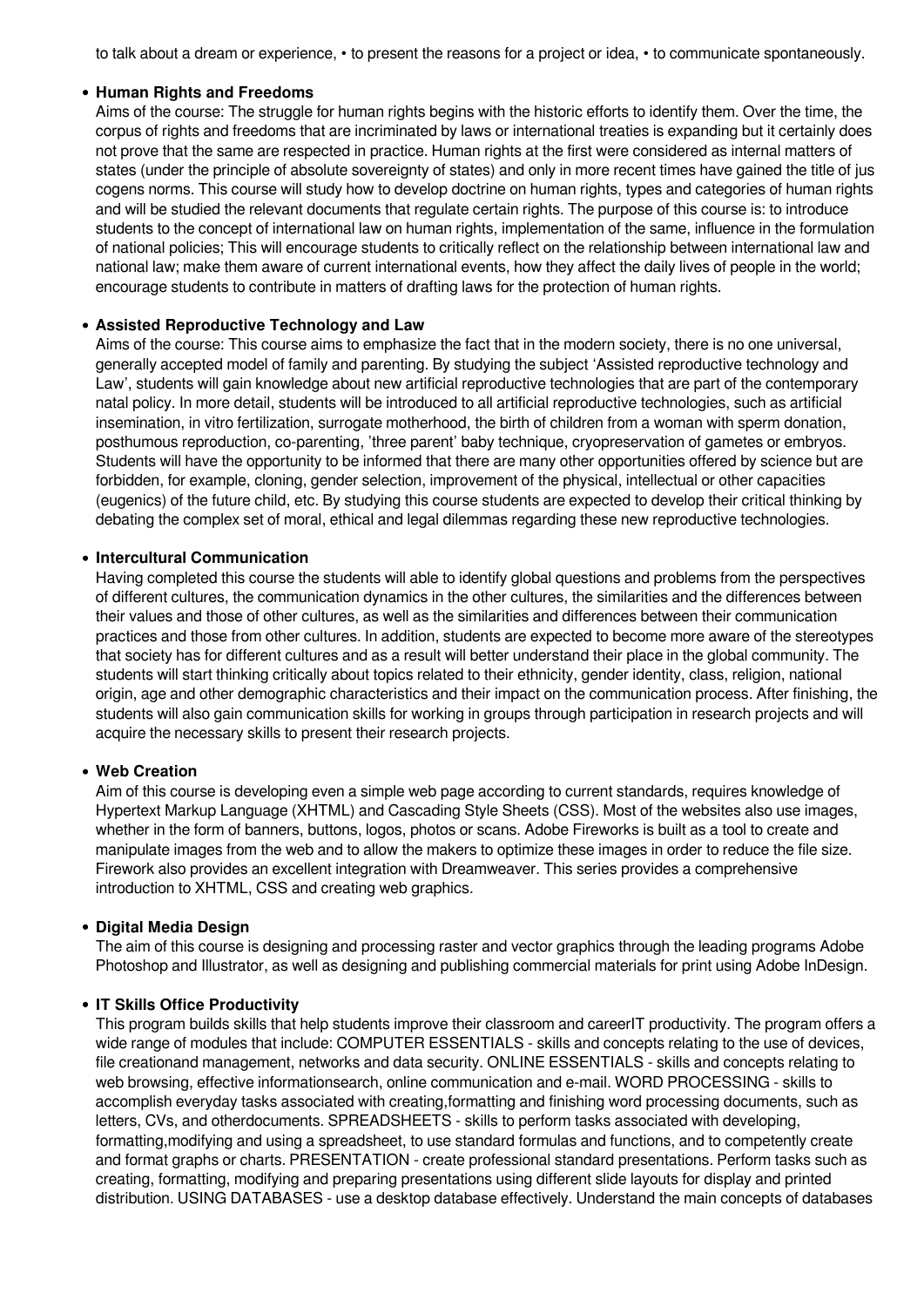and demonstrate the ability to use a database application: creating and modifying tables, queries, forms and reports, and preparing outputs ready for distribution. Learning to relate tables and to retrieve and manipulate information from a database by using query and sort tools.

## **Microsoft Office Access**

Microsoft Official Academic Course (MOAC) for Access 2016 provides the hands-on experience to increase your personal productivity skills. This program is divided into 15 lessons cover all product areas required. to pass MOS exam 77-730.

#### **Microsoft Office Excel**

Microsoft Official Academic Course (MOAC) for Excel 2016 provides the hands-on experience to increase your personal productivity skills. This program is divided into 15 lessons cover all product areas required to pass MOS exam 77-727.

## **Microsoft Office PowerPoint**

Microsoft Official Academic Course (MOAC) for PowerPoint 2016 provides the hands-on experience to increase your personal productivity skills. This program is divided into 11 lessons resources cover all product areas required to pass MOS exam 77-729.

#### **Microsoft Office Word**

Microsoft Official Academic Course (MOAC) for Word 2016 provides the hands-on experience to increase your personal productivity skills. This program is divided into 11 lessons resources cover all product areas required to pass MOS exam 77-725.

#### **Legal Writing and Reasoning**

Aims of the course: The course purpose is to provide the basic knowledge of legal writing and justification to the first year students of Legal studies and Criminalistics and Security studies. In this course, there will be gained knowledge for the legal writing and reasoning principles and basic guidelines for it, by applying the various methods of legal writing of normative legal acts (regulations, laws, decisions, judgments, contracts, wills etc.) and acts (CV, claim, competition, application, notification, plaint etc.). For law students this course is more than necessary. They have to take advantage of the proper legal writing skills and the proper reasoning of what they are writing legally, because the mastery of legal writing is essential to any lawyer in his upcoming professional work.

#### **Information Technology (IT) Law**

Aims of the course: The main goal is for students to become familiar with the possibilities of applying information and communication technologies in the legal profession. Students will be introduced to the general conceptual foundations of legal informatics. Special emphasis is on acquiring skills, that is, practical knowledge in finding and using legal information with the help of new technologies, databases and search engines. Students will also be familiar with the basic issues of e-governance, e-commerce, e-procurement, e-justice and e-democracy.

#### **Professional Careеr Development**

The course is designed to develop and improve the abilities and skills of students to search for work and to succeed in their workplace. This course includes a package of materials, practical exercises and experience of people in practice in order to better prepare students for the labor market, which is more and more competitive. The course aims at enabling students to produce a quality CV, a motivation letter, and prepare them for the interview. Additional fields that are addressed in this course are: self-assessment, workplace analysis, job description etc. So students at the end of the course are provided with a portfolio of documents that will be needed to apply for job and to have a competitive advantage in the labor market.

#### **Administrative Terminology and Nomotechnics**

In this course, students will acquire basic knowledge about the scientific discipline of Administrative Terminology and Nomotechnics, legal issues in the creation of draft acts of national legislation. Also, students will learn the techniques of creating international legislation, the procedures for adopting legal acts (laws, by-laws) ets.

#### **Social Skills Development**

In this course, students will acquire basic individuals with interpersonal skills, build positive working relationship with others through understand emotions, share differences, resolve conflicts, giving or receiving feedback in a constructive manner. They interact successfully to gain consensus from stakeholders and decision makers and foster positive communication climate within the challenging workplace environment. They rise to the top in their personal effectiveness, help to reduce the cost of rehiring and training cost and contribute significantly to the organizational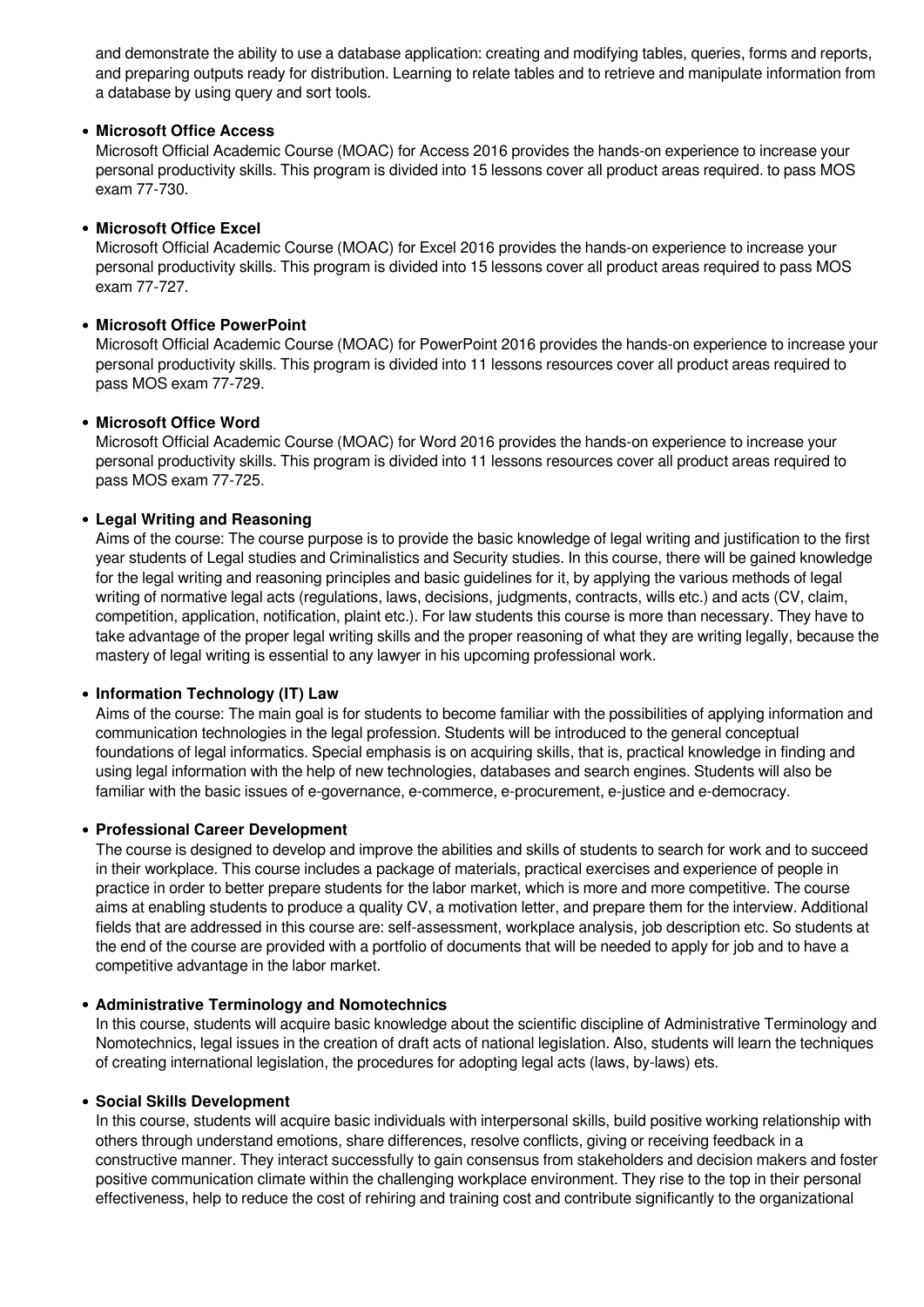growth.

#### **Career Search Strategies**

This course is designed to be beneficial to all students, both for those who are actively in the job search and for those who are already employed. The course has been extremely helpful to students making the transition from an academic environment to a career setting. Transitions involve change and change brings on a flurry of questions about the unknown. Sometimes the unknown relates to options, starting salary, earning potential, risk, security, location, training, lifestyle considerations, etc. Career planning is like a "wheel" with four spokes, rolling continuously and collecting new career-related information as it moves. The information collected provides data, enabling you to answer questions and ease the transition.

# **Selected Chapters in Computing**

This course presents a wide, integrated introduction to fundamental concepts of computer sciences. The following subjects are covered: history of computing; digital logic and digital systems; introduction to computer architectures, basic algorithmic, problem solving and data structures; introduction to programming languages, operating systems, databases, networks, web and software engineering; application types, including specific software descriptions (word processors, database, browsers, etc. ); traditional and multimedia data processing.

# **Web Technologies**

The main objective of the course is to give students a practical knowledge of basic mechanisms, services and protocols of the global network - Internet. The course provides mastering of the overall architecture of an effective, scalable and secured web page. The students will acquire deep technical knowledge of HTML (lists, tables, figures, multimedia and forms), CSS (formatting, styles and layouts), and JavaScript (variables, conditions, loops and functions) important in building web pages.

# **Academic Writing in English**

In this course, students' academic writing skills will be enhanced in a variety of ways. Students will be enabled to communicate their ideas in a clear, fluent and effective way in order to produce a piece of writing. Students' academic writing skills will be developed through activities that promote writing like: writing different types of paragraphs and essays. In addition, students will be introduced to paraphrasing and citing rules as well as will be made aware of what plagiarism is. Giving feedback on students' pieces of writing will involve self-correction, peercorrection and teacher-correction of content, organization and language errors.

## **Academic Writing in Albanian**

By the end of each level, the students are expected to write an essay and a research paper based on the rules learned during the semester. Specifically, from them it is expected to know the function, the structure and the different types of paragraphs, ways of choosing research topics, collecting the material, the rules for source documentation and the final model.

## **Academic Writing in Macedonian**

After finishing this course, the students are expected to gain appropriate knowledge and advanced communication in Macedonian language with particular emphasis on writing skills. In addition, it is expected that students will become more autonomous and responsible learners. Moreover, students will be able to improve their writing skills in more levels and thereby they will become more confident and more competent when writing in Macedonian. They will be able to reflect critically on different topics, to make conclusions and they will develop skills for excellent written and oral communication in Macedonian.

# **Albanian Language for Specific Purposes**

The subject aims at improving and perfecting the expression of Albanian language (speaking and writing). Specifically, the course aims to introduce students to specific terms, the possibilities of its use, with the most common errors in daily speech, but also for communication in specific circumstances. The students will learn about the conditions in which the rules work, so they can use them not only for tasks related to the subject but also in their future profession.

## **Practical English Grammar**

This course is intended mainly for intermediate and upper-intermediate students, students who have already studied the basic grammar of English. It concentrates on those structures which the named students want to use, but which often cause difficulty. It can serve both as a basis for revision and as a means for practising new structures. While students expect and need to learn formal rules of a language, it is crucial that they also practice new structures in a variety of contexts in order to internalize and master them. To this end, this course provides an abundance of both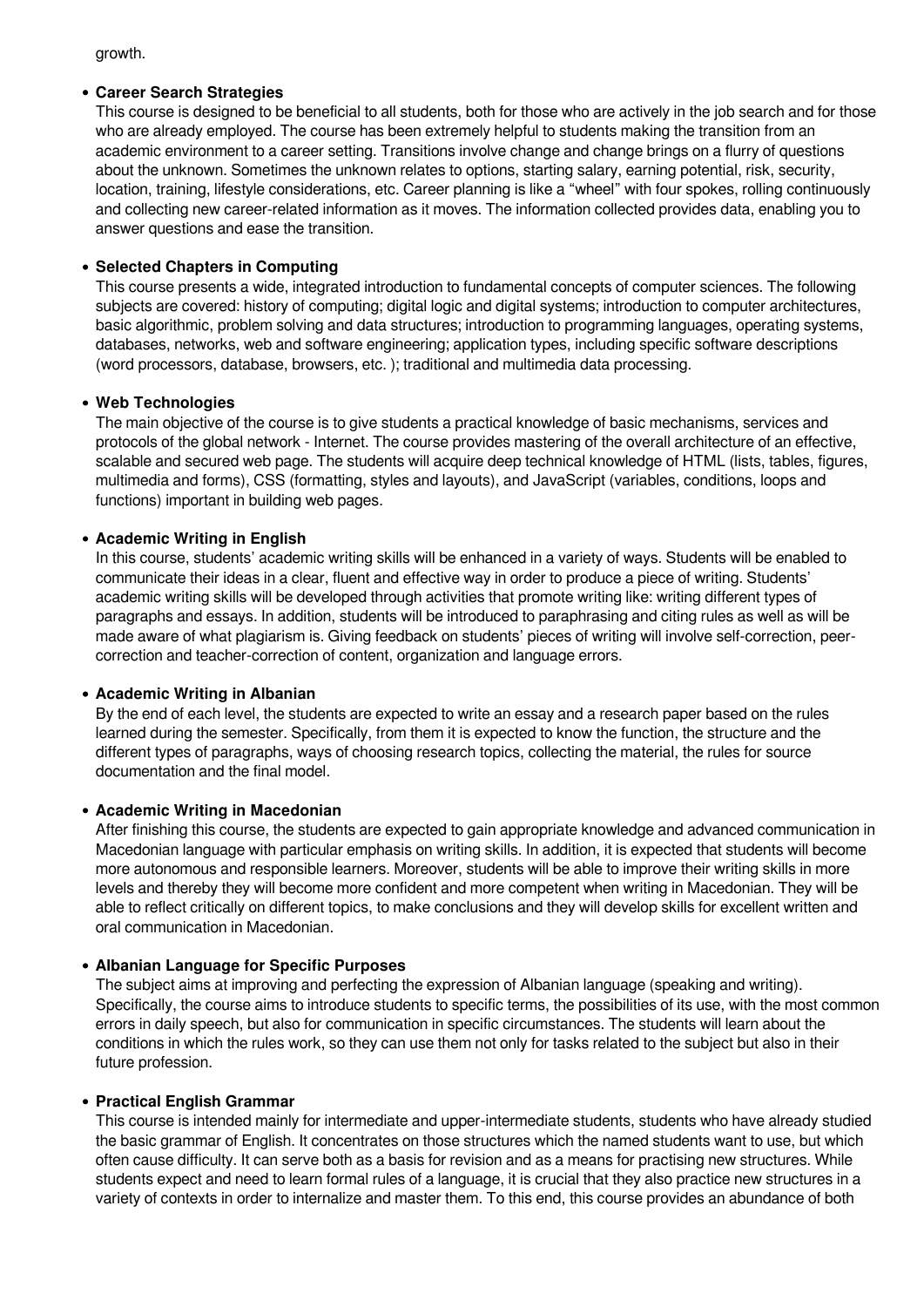controlled and communicative exercises so that students can bridge the gap between knowing grammatical structures and using them.

## **Conversational English**

Conversational English is a one semester course designed for intermediate-level English speakers and above, and will be available to students in all semesters. English is an international language that facilitates communication in a variety of contexts around the world, ranging from business meetings and transactions to casual conversations between friends and interactions during travel. Conversational English will build students' listening and speaking skills, providing grammar, vocabulary, pronunciation, and fluency practice needed for common types of spoken English interactions. This course will cover topics related to professional conversation, casual conversation, and everyday interactions, providing students with conversational confidence in a variety of contexts. Professional conversation will include formal and polite varieties of speech used in contexts such as work meetings or discussions with colleagues. Casual conversation will include practice with language used while socializing with friends or family and other informal situations and will include slang and informal speech. Everyday interactions will include conversations at stores, during travel, and asking for or providing assistance. Methods of learning will focus on practice and will include listening activities, dialogues, role-plays and simulations, debates, and discussions.

#### **Digital and Online Literacy**

Digital and Online Literacy is a one-semester course meeting 3 class hours per week, offered in the undergraduate studies. The course is designed according to students' needs and it includes a number of 21st century skills related to using technology appropriately and effectively. The course will encompass the three categories of the 21st century skills. By the end of the course students will be able to search for and access online information successfully using variety of digital tools, critically evaluate the reliability of online resources and distinguishing between credible and untrustworthy sources, demonstrate understanding of ethical issues related to academic context, understand proper referencing in order to avoid plagiarism, learn how to effectively communicate in a professional manner, understand the basics of being safe online and the positive and negative aspects of creating an online identity, investigate cyber bullying and identify possible solutions for reducing online harassment.

#### **Consumer Protection**

Aims of the course: The main goal is for students to become familiar with the concepts, Sources, Relationship with other branches of law, Entities (natural and legal persons), Legal institutes for consumer protection, protection through the application of liability due to physical defects in the item, protection of legal deficiencies in the item, protection of normal functioning the welding, by the use of administrative networks by administrative bodies, protection by setting standards, protection through private legal measures, consumer protection procedures.

#### **Trade Law**

Aims of the course: The main goal is for students to become familiar with the еntities of commercial law (trader, sole proprietor, trade companies), connection of trade companies, termination of trade companies (liquidation and bankruptcy), trade agreements, industrial property rights, securities).

#### **Domestic Violence**

Aims of the course: Domestic violence is a social phenomenon of wide scale and widespread in contemporary society. It is present in all states and societies regardless of their development and emancipation. Immune to this phenomenon is neither our country nor the region in which we live. Therefore, law students through this course gain knowledge of what is domestic violence, the forms in which it is manifested, the legal arrangements in the country, the region and the international sphere as well as the ways of preventing it. Through this course, students at the end of the course will be able to identify domestic violence, identify criminal offenses that are incriminated in the Criminal Code as domestic violence, and develop critical thinking about this problematic. This course enables the future jurisdiction to handle issues of this sphere of high sensitivity as well as to provide the most adequate assistance and protection for the victims of these criminal offenses in the exercise of his future profession as a judge, prosecutor or lawyer.

#### **Cyber Security**

Aims of the course: Cyber security in context will explore the most important elements that shape the playing field on which cyber security problems emerge and are managed. The course will emphasize how ethical, legal, and economic frameworks enable and constrain security technologies and policies. It will introduce some of the most important macro-elements (such as national security considerations and the interests of nation-states) and microelements (such as behavioral insights into how people understand and interact with security features). Specific topics include policy making (on the national, international, and organizational level), legal frameworks (including duties of security, privacy issues, law enforcement access issues, computer hacking, and economic/military espionage),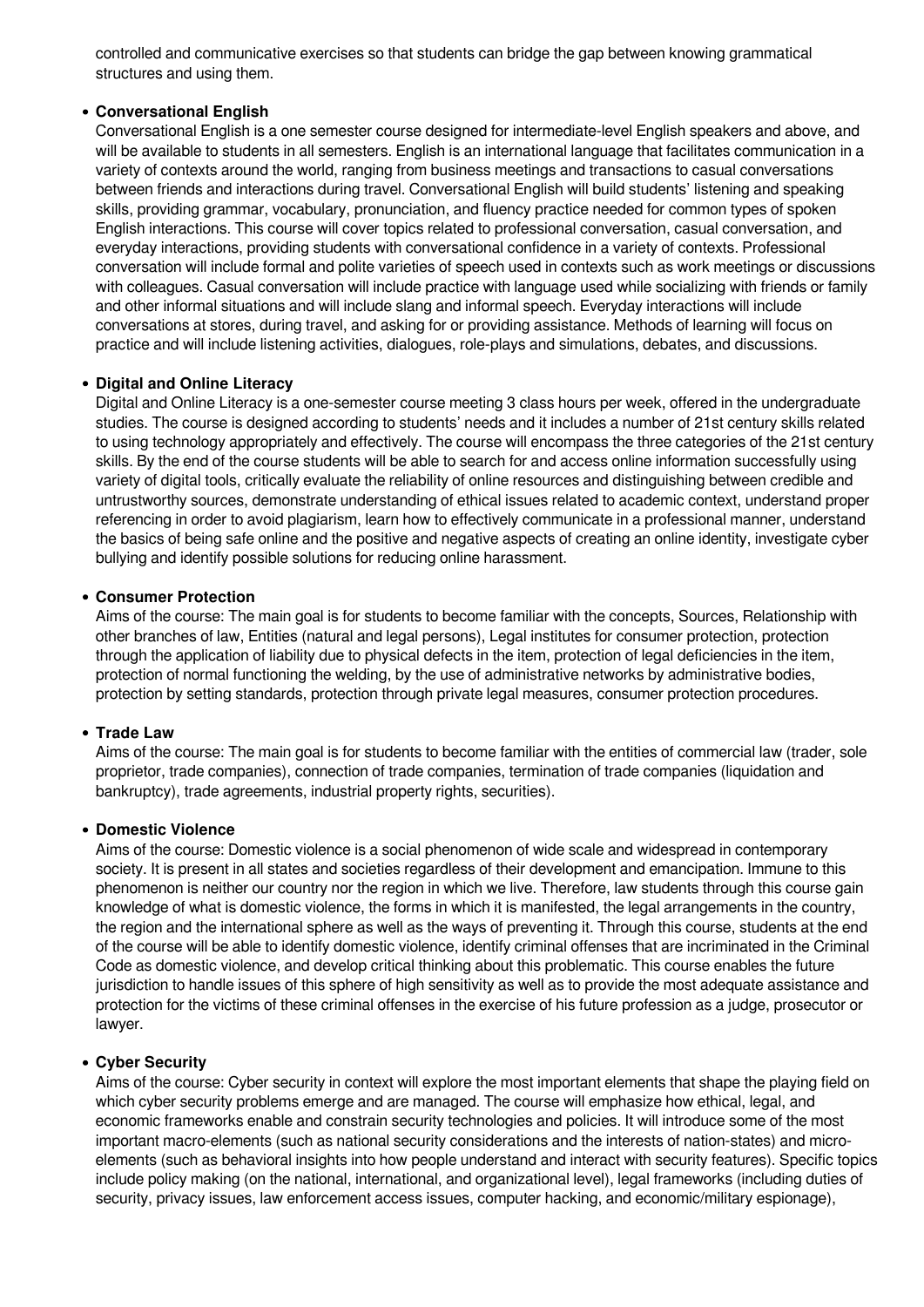standards making, and the roles of users, government, and industry.

#### **Social Media and the Law**

Aims of the course: By the end of the semester students will be able to:identify their individual rights, specifically those who refer to social media; describe the ways in which new communication technologies are reshaping, and continue to influence, national and international legal order; develop a picture of how social media, internet, television and other communication technologies affect our understandings of law and justice; classify legal issues that companies from different industries may face when integrating social media into their business practices; to recognize the potential positive and negative consequences of their personal presence in the media.

## **Business Communication**

The purpose of this course is to introduce students to the concepts of business communication. This course is an attempt to improve students' communication skills with theoretical indicators and first of all with practical demonstrations of the right way of communication in an organizational environment with employees and managers, as well as holding meetings, interviewing, how to respond during the interview, negotiation and motivation of everyone in their circle.

# **Leadership and Organizational Development**

The course aims to enable students to identify how leaders and managers are developing and implementing the achievement of the mission and vision of an organization in the public sector; develop values required for long-term success and their application through appropriate activities and habits; how leaders and managers are personally involved in providing assurance that the systems for managing the organization will be developed and implemented. Also, about how the organization implements its mission and vision through a clear strategy based on the views of all interested parties, supported by all relevant policies, plans, goals and processes.

# **Communication Skills**

The course Communication Skills is designed to enable students to practically apply interpersonal communication. Students will have the opportunity to learn interpersonal skills (such as perception, listening, verbal and non-verbal communication); public speaking (such as organization, delivery and the basics of writing public speeches) and small group communication (such as leadership, self-confidence and listening). The course will also focus on providing basic knowledge and understanding of the job hunting process through written and oral communication by doing tasks such as writing a resume and a cover letter, conducting interview simulations etc.

## **Critical Thinking Development**

Students identify and use critical thinking skills, processes and techniques that will assist them in their careers and personal lives. Students develop their ability to investigate and evaluate thinking from different viewpoints and synthesize their own positions based on the evidence available. Also, students practice techniques that enable them to maximize the results they create in any long-term learning experience, while identifying, analyzing and formulating solutions to problems as they arise. They will develop critical thinking strategies and apply them to reading, writing, and listening. Students will apply questioning strategies, engage in reflective thinking, problem-solving, and testing arguments.

## **Public Relations and New Media**

The course focuses on the development of those communication skills and techniques that are essential for effective functioning in the era of globalization. Students will elaborate the process of globalization, social, political, economic and cultural aspects of modern phenomenon, the consequences and impacts in the communication sphere marked an era of postmodernism, particularly the impact of new social media, their structure, Multi-language functions of social networks, the effects and consequences in the modern world communication realities.

# **English for Information Technology 1**

This course is offered with the aim of improving the four main language skills such as reading, writing, listening and speaking in the content-specific area as well as revision and advancement of selected intermediate and upperintermediate grammatical items and vocabulary in the field of computer sciences and technologies. This is done to enable students to comprehend more complicated texts in the mentioned area and enable them to communicate fluently with colleagues and experts in the field. Special attention is paid to the use of authentic materials in order to follow the latest trends and achievements in this field.

## **English for Information Technology 2**

This course is offered with the aim of improving the four main language skills such as reading, writing, listening and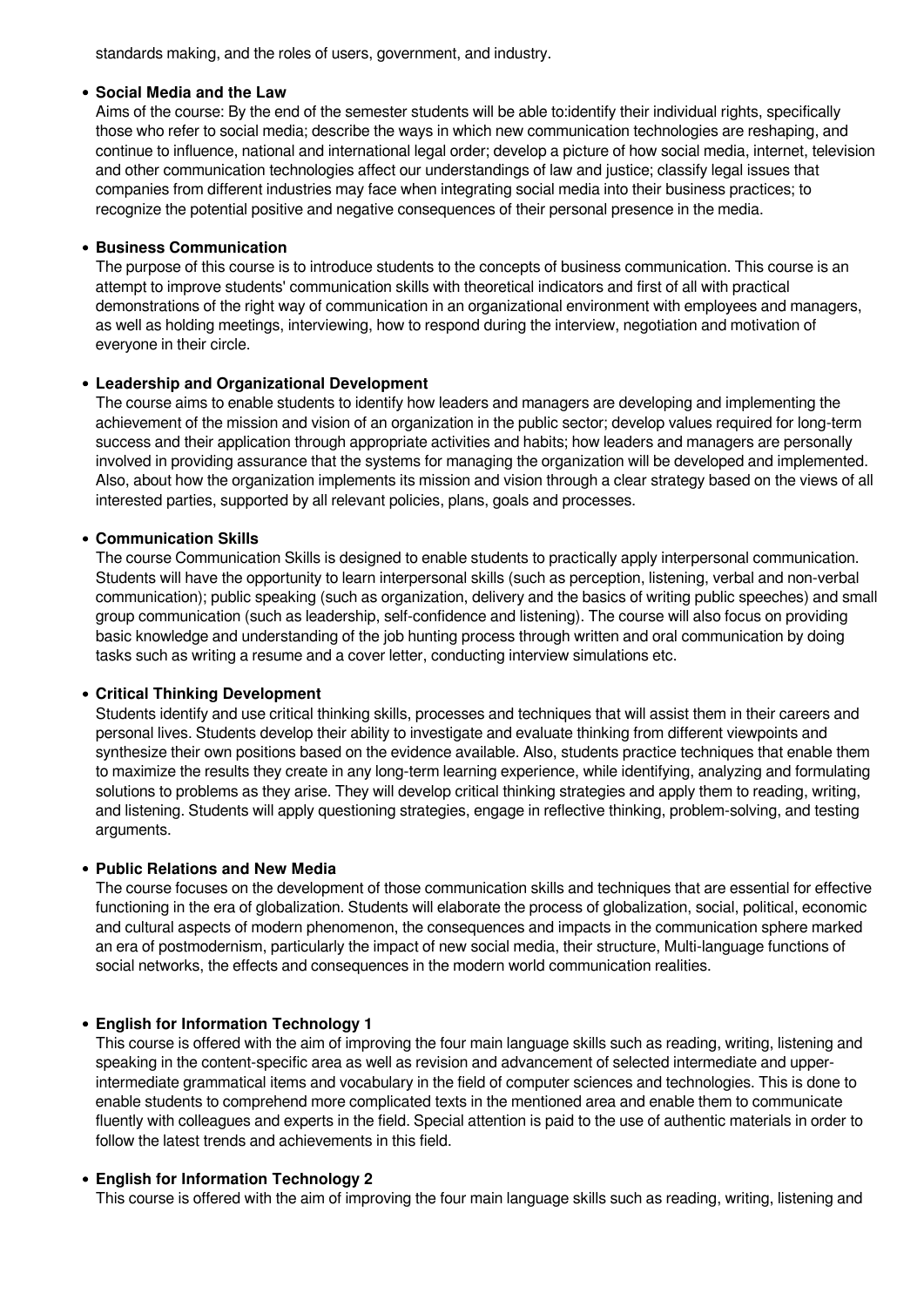speaking in the content-specific area as well as revision and advancement of selected intermediate and upperintermediate grammatical items and vocabulary in the field of computer sciences and technologies. This is done to enable students to comprehend more complicated texts in the mentioned area and enable them to communicate fluently with colleagues and experts in the field. Special attention is paid to the use of authentic materials in order to follow the latest trends and achievements in this field.

#### **Research Methodologies in Business**

This course provides a comprehensive introduction to research methodology, the research theories and protocols, and writing research proposals. Students in this subject will learn about the cyclical nature of applied research and iterative process of research and writing. The course teaches students how to identify the subject of study, formulate questions and hypotheses, organize literature review and choose the appropriate research methodologies. By the end of the course, students will complete a proposal that includes an introduction, statement of the problem (the significance of the study), literature review, methodology section, references, and the project timeline.

## **Basics of Trade Law**

Aims of the course: - to provide students with fundamental and advanced knowledge from the area of trade law. The main focus of the program (syllabus) is directed on offering students a thorough grounding on three major fields of trade law: company law, commercial law contracts and negotiable instruments (bill of exchange and cheque); - to provide students general with knowledge on the foundation and organization of commercial entities, including the fulfillment of general conditions for the foundation, registration and termination of these entities (sole proprietors and trade companies); - to offer students basic professional knowledge for trade law relationships, including the types, components and participants of these relationships;

#### **Web Analytics**

The purpose of this course is to enable students to master the Internet as a business tool by understanding the basics of web analytics. Since the goal of every website is to attract customers and to increase the importance of the content that is presenting, it is necessary to conduct an analysis of the factors that are important to users. For this purpose we should collect data about the interaction of users with the web content in order to understand their online behaviour and to prepare a list of recommendations for website redesign.

#### **Risk Management**

Upon completing this course, students should be able to: - Identify and categorize the various sources of risk. - Design process for risk management. - Understand the role of the Risk Manager. - Understand the importance of Risk Management for shareholders and other stakeholders. - Learn how to bring the business decisions to achieve the highest risk-returns level. - Conduct measurement and assessment of risk by implementing appropriate techniques and (VaR, scenario-analysis, stress-test etc.) - Apply Integrated Risk Management.

#### **Е-Commerce**

Course objectives: - Understanding and application of concepts of electronic commerce – electronic business. - Identification of business needs for adaptation of constant and continuous changes in the field and the importance of incorporation of Information Technology in the most important business processes. - Improvement of their current operational efficiency to transform into a competitive advantage. - Developing strategic, administrative and operational planning for new businesses or improving current planning with their technology. - Explaining the growth of e-business to date, the term business consumer and the business-business model; using relevant business, managerial and social science theories. - Examining the interaction between technological trends and social businesscontext of e-business, including the diffusion of Social Networks and the Web 2.0 developments.

#### **• Business Applications Development**

This is a course in computer programming concepts for students that have substantial programming experience and can attend this course and if they want to learn how to apply that experience to Visual Basic NET. The course will provide a working knowledge of computer programming and application of programming fundamentals to problem solving techniques using Visual Basic NET and to obtain an organizational pattern for programming. It will extensively promote the usage of design patterns, OO methodologies thus aiming to teach students best practices in application development.

## **Organizational Behavior**

Aim of the course: "Organizational behaviour" is one of the basic courses taught in management and business schools and departments worldwide. The main purpose of this course is to introduce the students to the language of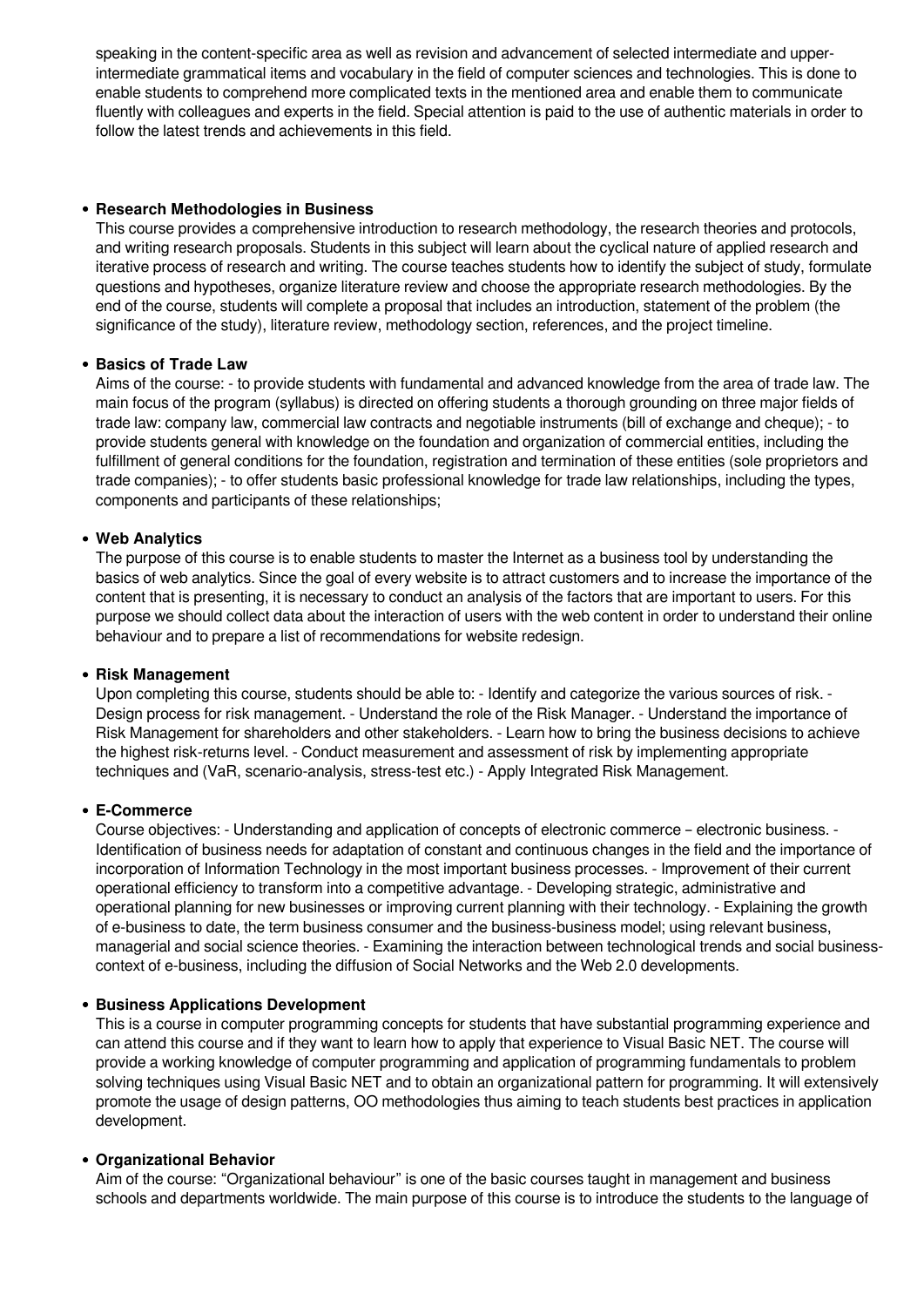organizational behaviour and organizational psychology. Thus, students should gain knowledge in fields such as leadership, power, authority, teamwork, conflicts etc. In broad terms, the following actives are for this course:  $\boxed{?}$ Gaining factual knowledge (terminology, classifications, trends); <sup>[7]</sup> Learning fundamental principles, generalizations, or theories; <sup>[7]</sup> Learning to apply course materials (to improve thinking problem solving and decisions); <sup>[7]</sup> Developing specific skills, competencies, and points of view needed by professionals in the field most closely related to this course;  $\Omega$  Acquiring skills in working with others as a member of a team;  $\Omega$  Developing creative capacities;  $\Omega$ Developing skill in expressing oneself orally or in writing; <sup>[7]</sup> Learning how to find and use resources for answering questions or solving problems ;  $\bar{p}$  Developing a clearer understanding of, and commitment to, personal values;  $\bar{p}$ Learning to analyze and critically evaluate ideas, arguments and points of view;  $\Omega$  Acquiring an interest in learning more by asking questions and seeing answers;

#### **Data Analysis and Decision Making**

Aims of the course: To build a capacity for conceiving a project in the filed of Business Informatics. To create a Capstone (final) project in the area of Business Informatics on a subject proposed by the student and approved by the course leader. The Capstone project is composed of: 1. Project proposal, 2. Final written report and 3. Presentation.

## **Business Processes Analysis and Development**

The course addresses the methods and techniques required to analyze, design, implement, automate, and to evaluate business processes. The course is structured around the stages of the business process management (BPM) lifecycle in which students learn to analyze the efficiency of the organization from the perspective of business processes, redesign of processes in terms of value, the design of business processes and implementation of the BPM systems, as well as simulate the design of new processes. After completing this course, students will be able to assess the efficiency and effectiveness of an organization from the process perspective, to implement projects to improve processes, and determine the role of technology in support of corporate processes.

#### **• Business Models**

The aims of the course are to explain the growth of the different business models and especially e-business to date, both business-to-consumer and business-to-business, using relevant theories from business, management and the social sciences. This course also examines the interaction between technological trends and the business and social context of e-business, including the diffusion of social networks and web 2.0 developments. Students identify innovations within the domain of e-business by presenting cases of the innovative use of e-business technologies; they present relevant theories from business, management and the social sciences that help to explain the development and growth of e-business. This course discusses the different business models and strategies, including global supply chain management and electronic markets. Students are introduced with the notion of new organizational forms, such as virtual organizations, electronic markets and open source production, which depend upon e-business technology. The overall aim of the subject is to develop a critical and reflective appreciation of the impact of e-business technology and innovation on business activities.

#### **• Business Project Application and Design**

The course highlights key issues for understanding and dealing with different organizational characteristics and design issues in organizations and in society. It integrates profound theoretical insights with practical applications in a learning environment characterized by active student participation, both individually and in groups. Students will deal with established planning and organizing techniques, examine the relationship between projects and between the project and the surrounding organization, and critically reflect upon the role of projects in wider society. This course also aims at critical reflection on how strategy, multiple stakeholder interests, and new emerging forms and/or fashions influence what we consider as proper organizational design.

#### **Operations Research**

Course objectives: - Cautions regarding the inclusion of variables and their definition; and assess data related to the quantification of variables and determining their interaction. - Developing the necessary skills and intuition of managers to recognize the essence of the problem and the solution of his own success; - Knowledge of definitions about the values that these variables can have. - Communicating ideas and harmonization of teamwork - Creation and clear solution models equipped with clear objectives and sensitivity analysis in decision- making; - Identification and registration of alternative decisions that affect the objectives, and the interaction between them.

#### **Enterprise System Architecture**

Information Technology has become an integral part of the successful business strategy. Enterprise system architecture (ESA) is fast emerging as a key function that enables synergy between IT and business strategy and delivery. ESA is the next step in the learning of young professionals who have a strong background in algorithms,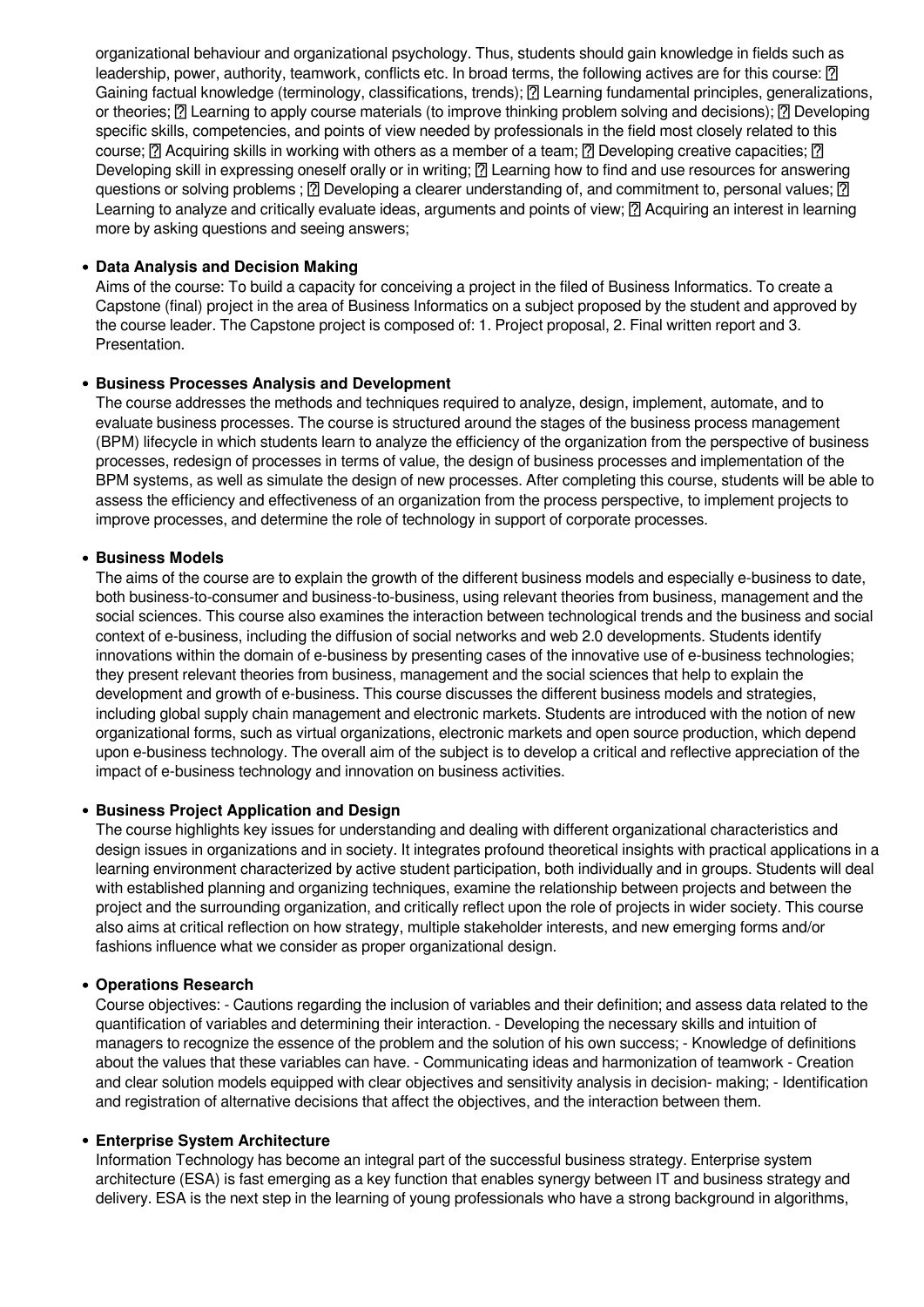software engineering practices and database, networking and other software development technologies. This course applies these learnings and introduces topics like: solution architecture, technology architecture and business architecture skills. This is the first of two courses for building EA skills. The course will focus on: • Evolution of enterprise architecture concepts - the business, technology and strategy perspectives. • Architectural styles and their role in fulfilling architectural requirements. • Business architecture and capability models. • Project work to practice the concepts and use of tools to build architecture.

## **Introduction to ERP**

The aim of this course is to introduce student to Enterprise Resource Planning (ERP) systems and its functionalities. It also introduces students how business works and how information systems fit into business operations. More specifically, it is about looking at the processes that make up a business enterprise and seeing how ERP software can improve the performance of these business processes.

#### **Personal Finance**

This course offers a practical introduction to personal financial management. Using a structured, step-by-step approach, students learn how to save and invest, manage student loans, file taxes, decrease credit card debt, and plan for the future. Real-life scenarios, covering a wide range of financial challenges enable students to appreciate the relevance of key concepts, and useful advice from personal finance experts helps them apply those concepts in their own lives. Many math-based examples clearly illustrate the critical importance of achieving long-term financial goals through investing. The course engages students and focuses their attention on critical concepts they need to succeed in class and to manage their finances wisely for a lifetime.

#### **Managerial Economics**

Aims of the course: - To enable students to approach managerial decision problems using economic reasoning; - To present business practice topics by using an analytical approach, using equations and numerical insight;

#### **Managerial Accounting**

The purpose of the course is for students to gain knowledge of accounting, which is used by managers when making decisions. Specifically, to familiarize students with the concepts of accounting for the managers and the necessary tools for making managerial decisions. Prerequisites for entering the course: Principles of accounting.

#### **Operational Management**

The purpose of the course is for students to acquire knowledge to be able: - To prepare and make decisions in which products and services are made. - To prepare and make decisions in which products and services are controlled. - To find a suitable approach to solve any situation connected with the complex problems of products and services. - To learn about various activities of the organization and functioning of the overall system operating management. - To prepare and make decisions that create conditions for products and services. Prerequisites for entering the course: Principles of Management.

#### **Knowledge Economy**

The course program enables students: - to develop a holistic vision of the state-of-the art, the tendencies and the challenges of the knowledge-based economy; - to introduce the basic ideas, theories and industries of knowledgebased economy; - to examine the main knowledge management provisions and to give a grounding in the best knowledge management practices and techniques; - to introduce knowledge technologies used by businesses, being the basis of an effective knowledge management system; - to demonstrate how to identify knowledge processes in practice, manage them using IT; - to specify the criteria of human capital formation and development; to analyze best practices, challenges and opportunities of the implementation of knowledge-based economy in Macedonia and other countries by reviewing and assessing the features of the modern state of knowledge-based economy development; to prepare students to operate in a dynamic enterprise environment in the context of intellectual capital management.

## **Basic Econometrics**

Aims of the course program: - To develop an understanding of the use of regression analysis and related techniques for quantifying economic relationships and testing economic theories; - To equip students to read and evaluate empirical papers in professional journals; - To provide students with practical experience of using mainstream regression programs to fit economic models;

#### **Principles of Banking and Finance**

Aims of the course program: - to enable discussion about financial systems, why they exist, and how are they structured; - to explain why the relative importance of financial intermediaries and financial markets is different around the world, and how bank-based systems differ from market-based systems; - to understand why financial